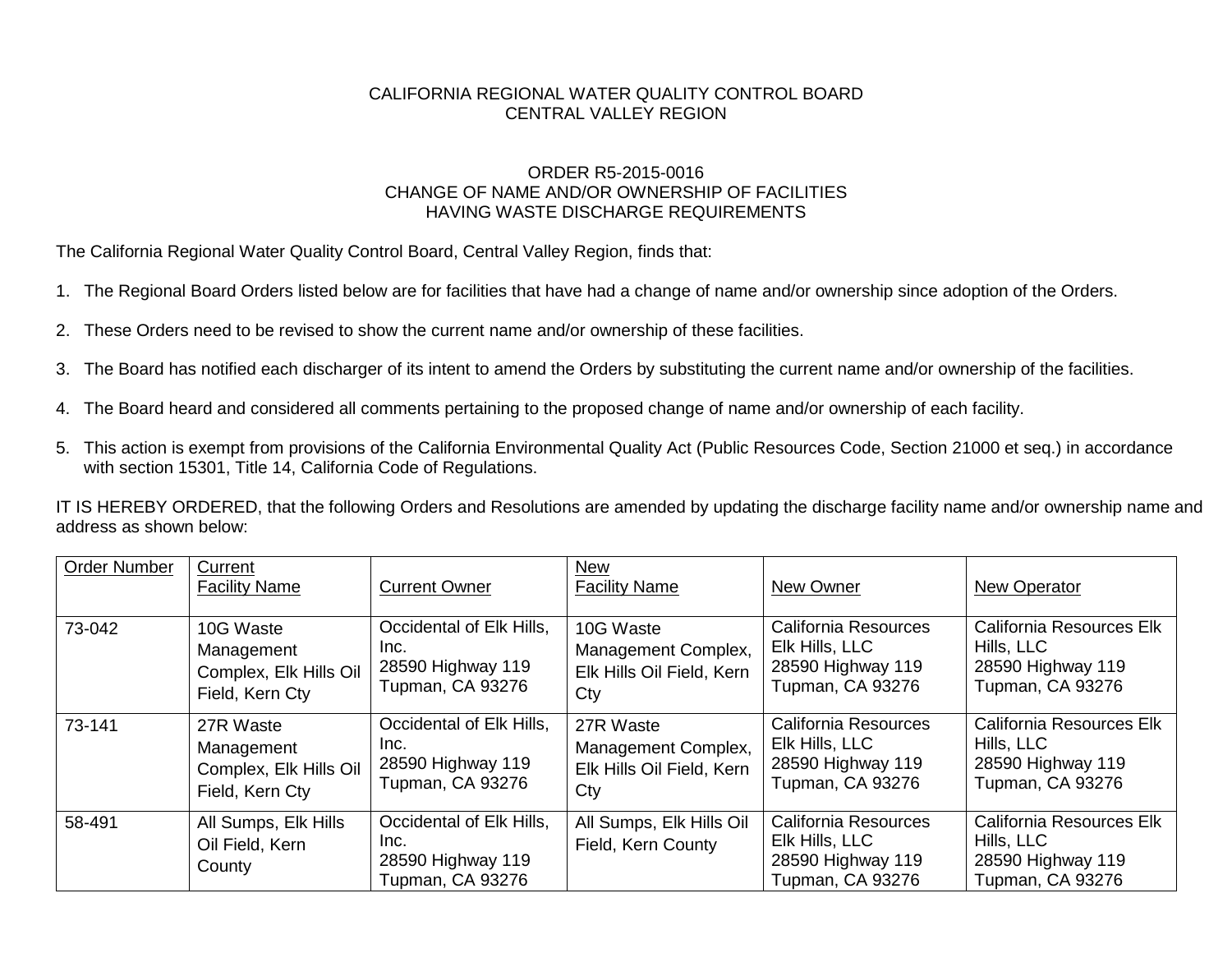## ORDER NO. R5-2015-0016 -2-CHANGE OF NAME/OWNERSHIP

| <b>Order Number</b> | Current<br><b>Facility Name</b>                                                        | <b>Current Owner</b>                                                                                 | <b>New</b><br><b>Facility Name</b>                                                     | New Owner                                                                                                            | <b>New Operator</b>                                                                                           |
|---------------------|----------------------------------------------------------------------------------------|------------------------------------------------------------------------------------------------------|----------------------------------------------------------------------------------------|----------------------------------------------------------------------------------------------------------------------|---------------------------------------------------------------------------------------------------------------|
| 97-197              | Oak Creek MHP<br><b>WWTF</b>                                                           | Coarsegold Village LP                                                                                | Oak Creek MHP<br><b>WWTF</b>                                                           | GCP Oak Creek, LLC                                                                                                   | GCP Oak Creek, LLC                                                                                            |
| R5-2012-0104        | Darling International,<br>Inc. Rendering Plant                                         | Darling International,<br>Inc.<br>251 O'Connor Ridge<br>Blvd., Ste. 300<br>Irving, TX 75038          | Darling Ingredients,<br>Inc. Rendering Plant                                           | Darling Ingredients, Inc.<br>251 O'Connor Ridge<br>Blvd., Ste. 300<br>Irving, TX 75038                               | Darling Ingredients, Inc.<br>251 O'Connor Ridge<br>Blvd., Ste. 300<br>Irving, TX 75038                        |
| R5-2013-0061        | <b>Hill Lease Surface</b><br>Impoundments,<br>South Belridge Oil<br>Field, Kern County | <b>ExxonMobil Production</b><br>Company<br>18271 Highway 33<br>McKittrick, CA 93251                  | <b>Hill Lease Surface</b><br>Impoundments, South<br>Belridge Oil Field, Kern<br>County | <b>Berry Petroleum</b><br>Company, LLC<br>5201 Truxton Ave.,<br>Suite 100<br>Bakersfield, CA 93309                   | LINN Operating, Inc.<br>5201 Truxton Ave, Suite<br>100<br>Bakersfield, CA 93309                               |
| R5-2006-0050        | Jones Lease, Mt.<br>Poso Oil Field, Kern<br>County                                     | <b>Vintage Production</b><br>California, LLC<br>9600 Ming Ave, Suite<br>300<br>Bakersfield, CA 93311 | Jones Lease, Mt. Poso<br>Oil Field, Kern County                                        | California Resources<br><b>Production Corporation</b><br>9600 Ming Ave, Suite<br>300<br>Bakersfield, CA 93311        | California Resources<br><b>Production Corporation</b><br>9600 Ming Ave, Suite<br>300<br>Bakersfield, CA 93311 |
| R5-2007-0155        | <b>Produced Water</b><br>Ditch, Kern Front Oil<br>Field, Kern Cty                      | <b>Vintage Production</b><br>California, LLC<br>9600 Ming Ave, Suite<br>300<br>Bakersfield, CA 93311 | Produced Water Ditch,<br>Kern Front Oil Field,<br>Kern Cty                             | California Resources<br><b>Production Corporation</b><br>9600 Ming Ave, Suite<br>300<br>Bakersfield, CA 93311        | California Resources<br><b>Production Corporation</b><br>9600 Ming Ave, Suite<br>300<br>Bakersfield, CA 93311 |
| 74-234              | Section 23 Lease,<br>Kern Front Oil Field,<br><b>Kern County</b>                       | <b>Vintage Production</b><br>California, LLC<br>9600 Ming Ave, Suite<br>300<br>Bakersfield, CA 93311 | Section 23 Lease, Kern<br>Front Oil Field, Kern<br>County                              | <b>California Resources</b><br><b>Production Corporation</b><br>9600 Ming Ave, Suite<br>300<br>Bakersfield, CA 93311 | California Resources<br><b>Production Corporation</b><br>9600 Ming Ave, Suite<br>300<br>Bakersfield, CA 93311 |
| R5-2006-0051        | Veddar-USL Lease,<br>Mt. Poso Oil Field,<br><b>Kern County</b>                         | <b>Vintage Production</b><br>California, LLC<br>9600 Ming Ave, Suite<br>300<br>Bakersfield, CA 93311 | Veddar-USL Lease, Mt.<br>Poso Oil Field, Kern<br>County                                | California Resources<br><b>Production Corporation</b><br>9600 Ming Ave, Suite<br>300<br>Bakersfield, CA 93311        | California Resources<br><b>Production Corporation</b><br>9600 Ming Ave, Suite<br>300<br>Bakersfield, CA 93311 |